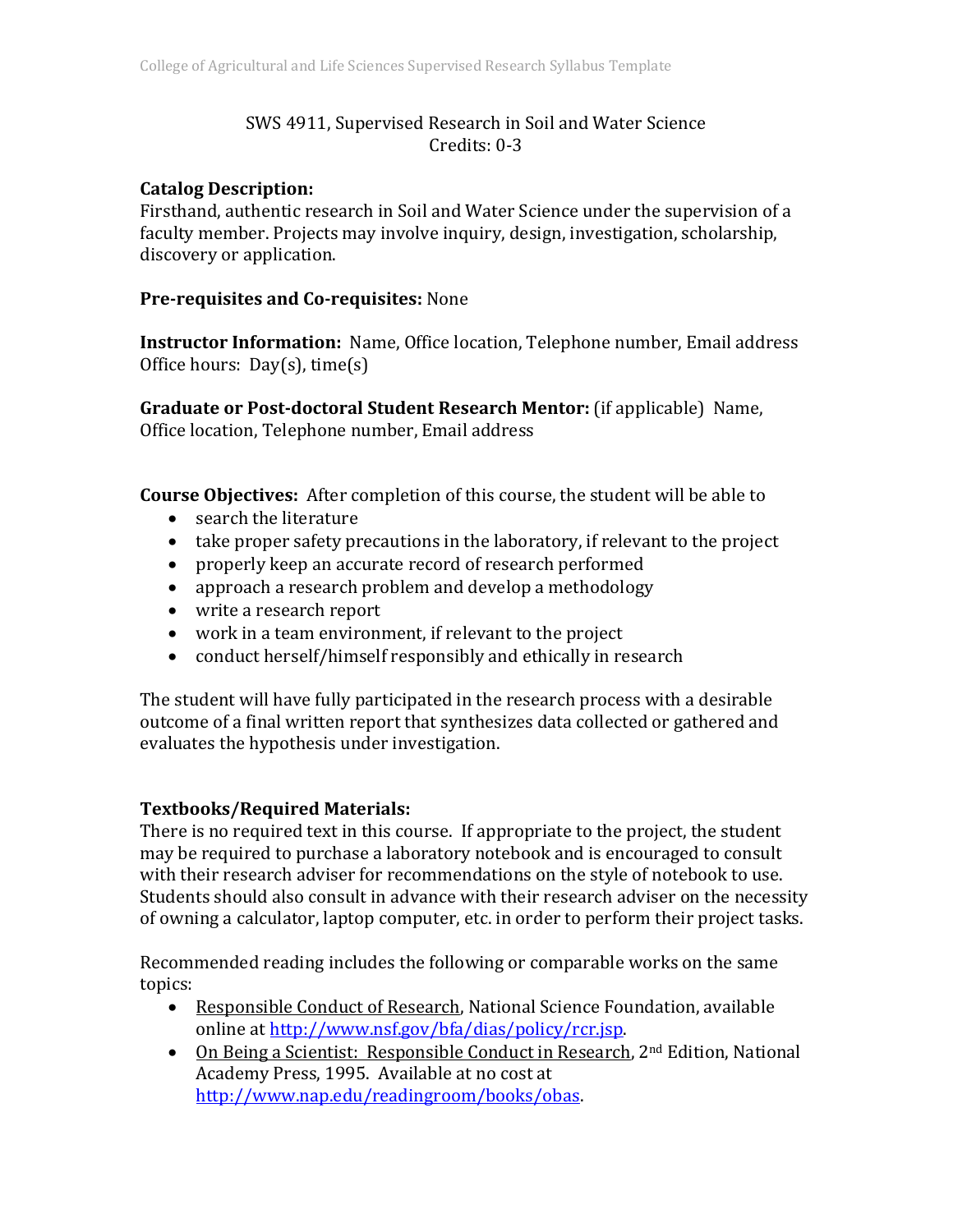• Avoiding Plagiarism Guide, George A. Smathers Marston Science Library, available online at

http://www.uflib.ufl.edu/msl/07b/studentplagiarism.html. 

- The Craft of Scientific Writing,  $3^{rd}$  Edition, by Michael Alley (1996), Springer-Verlag, NY, NY.
- The Craft of Scientific Presentations: Critical Steps to Succeed and Critical Errors to Avoid, by Michael Alley (2002), Springer-Verlag, NY, NY.

## **Attendance Policy:**

Students conducting undergraduate research are expected to exercise a significant degree of autonomy in their work, completing research tasks with relatively little direct oversight from their research adviser. Nevertheless, the student should dedicate a minimum number of hours on their project that is consistent with the total credit hours sought for the experience. Besides the minimum expectations outlined in this section of this syllabus, the faculty adviser may also have additional expectations for participation, including attendance at group meetings, individual meetings, etc.

*0 Credit Hours:* Students can enroll in this course for 0 credit hours. This situation would be preferred by students who are approaching a maximum number of credit hours toward their degree or who are unable to cover the cost of tuition for these credits. Students registering for 0 credit hours should carefully discuss with their faculty adviser the time expectations for completion of the requirements of the class, and these expectations should be clearly articulated on the Undergraduate Research Form.

NOTE: If the student is only enrolled in 0 credit hours of SWS 4911 in a given semester with no other courses, they will be charged for 1 credit hour of tuition and fees. 

*1‐3 Credit Hours:* Students are expected to devote a minimum of three hours per week of actual work in this class for each credit in which they are enrolled. Students can enroll in a total of 6 credit hours of this course during their undergraduate study at UF. Students should carefully discuss with their faculty adviser the time expectations for completion of the requirements of the class, and these expectations should be clearly articulated in the Undergraduate Research Form.

The policies for allowable absences and make-up work follow the university attendance policies: https://catalog.ufl.edu/ugrad/current/regulations/info/attendance.aspx.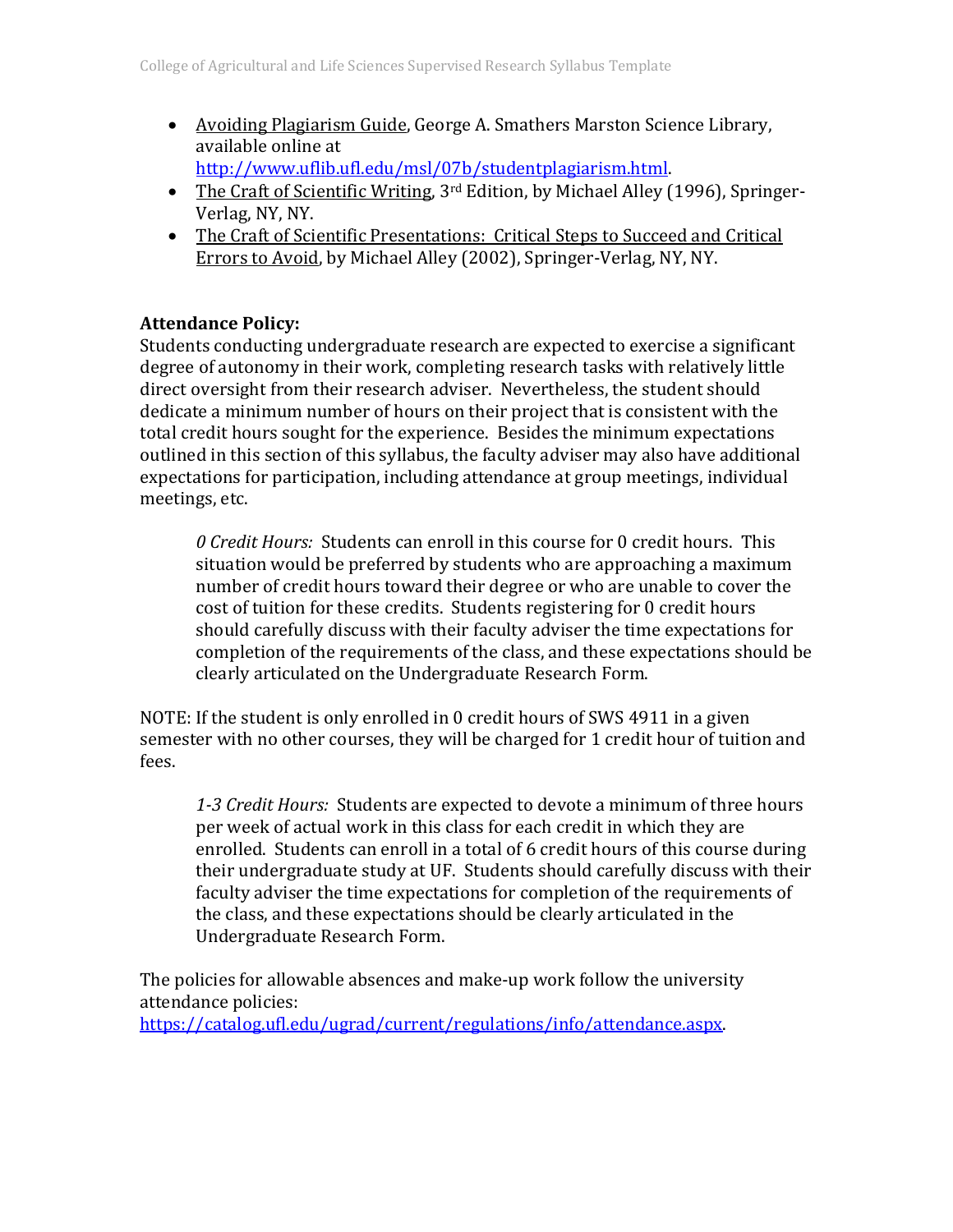### **Assessment:**

- 70% *Degree to which student meets expectations.* Expectations are to be established by the research adviser and student prior to the student's enrollment in this course. The agreed-upon expectations will be reflected on the Undergraduate Research Form signed by both the student and research adviser. The following is a minimum set of expectations for every student enrolled in this class for credit:  $i$ .) develop a project plan, ii.) perform experimental work or applied experimental work, iii.) write a research report. These minimum expectations as well as additional expectations (e.g., attendance at departmental research seminars, participation in research group meetings, etc.) are to be clearly established and articulated to the student by the research adviser prior to commencement of the research project.
- 15% *Quality of the final report.* The faculty adviser will provide clear expectations of the desired format, content, and deadlines of the final report. A final oral report may also be required as determined by the faculty advisor. The faculty adviser will grade the final report.
- 15% Attendance.

You will receive a final grade of satisfactory  $(S)$  or unsatisfactory  $(U)$  in this course. A grade of S will be assigned if you achieve a cumulative score of 70% on the assessments above.

For more information on grades and grading policies, please visit: http://www.registrar.ufl.edu/catalog/policies/regulationgrades.html 

### **Academic Honesty**

As a student at the University of Florida, you have committed yourself to uphold the Honor Code, which includes the following pledge: "*We, the members of the University of Florida community, pledge to hold ourselves and our peers to the highest standards of honesty and integrity."* You are expected to exhibit behavior consistent with this commitment to the UF academic community, and on all work submitted for credit at the University of Florida, the following pledge is either required or implied: *"On my honor, I have neither given nor received unauthorized aid in doing this assignment*."

It is assumed that you will complete all work independently in each course unless the instructor provides explicit permission for you to collaborate on course tasks (e.g. assignments, papers, quizzes, exams). Furthermore, as part of your obligation to uphold the Honor Code, you should report any condition that facilitates academic misconduct to appropriate personnel. It is your individual responsibility to know and comply with all university policies and procedures regarding academic integrity and the Student Honor Code. Violations of the Honor Code at the University of Florida will not be tolerated.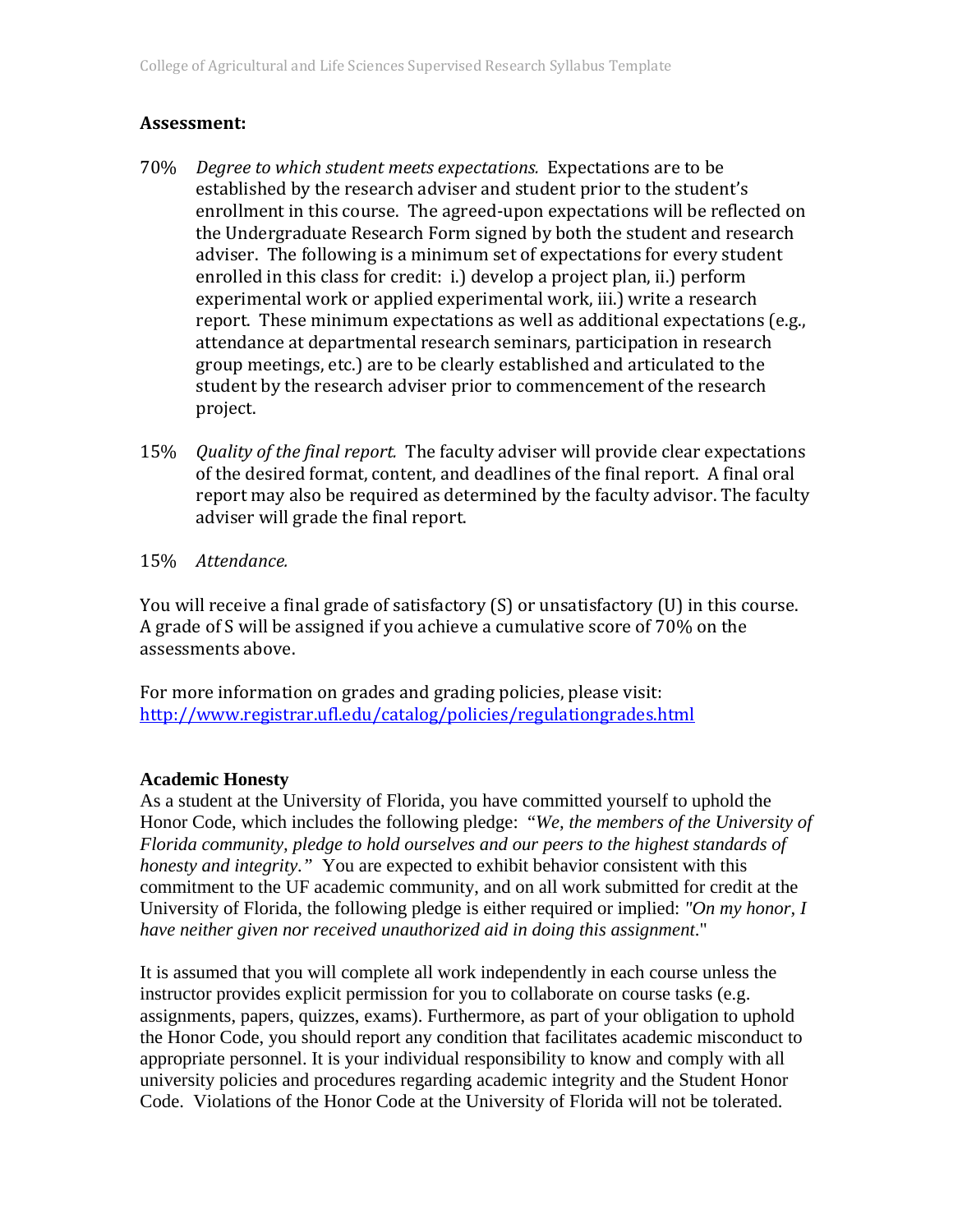Violations will be reported to the Dean of Students Office for consideration of disciplinary action. For more information regarding the Student Honor Code, please see: http://www.dso.ufl.edu/SCCR/honorcodes/honorcode.php.

### **Software Use:**

All faculty, staff and students of the university are required and expected to obey the laws and legal agreements governing software use. Failure to do so can lead to monetary damages and/or criminal penalties for the individual violator. Because such violations are also against university policies and rules, disciplinary action will be taken as appropriate.

## **Campus Helping Resources**

Students experiencing crises or personal problems that interfere with their general well-being are encouraged to utilize the university's counseling resources. The Counseling & Wellness Center provides confidential counseling services at no cost for currently enrolled students. Resources are available on campus for students having personal problems or lacking clear career or academic goals, which interfere with their academic performance.

 *University Counseling & Wellness Center, 3190 Radio Road, 352‐392‐1575,* **www.counseling.ufl.edu/cwc/**

Counseling Services Groups and Workshops **Outreach and Consultation** Self-Help Library Training Programs Community Provider Database 

• *Career Resource Center, First Floor JWRU, 392-1601, www.crc.ufl.edu/* 

## **Services for Students with Disabilities**

The Disability Resource Center coordinates the needed accommodations of students with disabilities. This includes registering disabilities, recommending academic accommodations within the classroom, accessing special adaptive computer equipment, providing interpretation services and mediating faculty-student disability related issues. Students requesting classroom accommodation must first register with the Dean of Students Office. The Dean of Students Office will provide documentation to the student who must then provide this documentation to the Instructor when requesting accommodation

0001 Reid Hall, 352‐392‐8565, **www.dso.ufl.edu/drc/**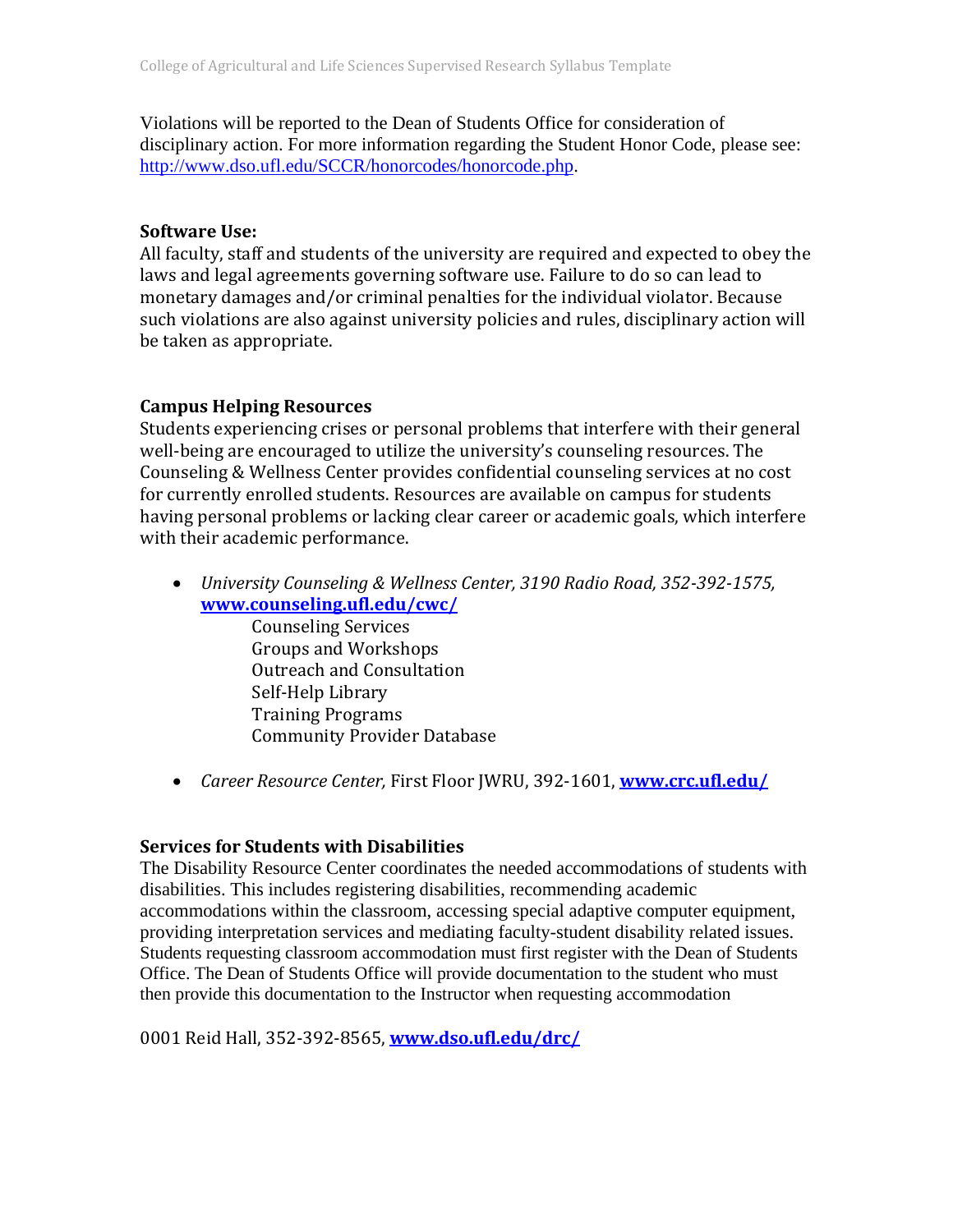### **Soil and Water Science UNDERGRADUATE RESEARCH FORM**

Once this application is completed, the student should bring it to 2181 McCarty Hall A and see Mr. Michael Sisk to register for the course.

#### **Student Information (to be completed by the student applicant):**

Date: \_\_\_\_\_\_\_\_\_\_\_\_\_\_\_\_\_\_\_\_\_\_\_\_\_\_\_\_\_\_\_ 

Term: \_\_\_\_\_\_\_\_\_\_\_\_\_\_\_\_\_\_\_\_\_\_\_\_\_\_\_\_\_\_\_ Number of credits: \_\_\_\_\_\_\_\_\_\_\_\_\_\_\_\_\_\_\_\_\_\_\_\_\_\_\_\_\_ 

| Name (last, first, middle initial): |                           | <b>UFID Number:</b>              |
|-------------------------------------|---------------------------|----------------------------------|
| Local Street Address:               |                           |                                  |
| City, State, Zip Code               |                           | <b>Phone Number:</b>             |
| Major:                              | Current<br>Class/College: | <b>Expected Graduation Date:</b> |
| <b>Gatorlink E-mail Address:</b>    |                           |                                  |

### BRIEF DESCRIPTION OF RESEARCH PROJECT AND EXPECTATIONS FOR COMPLETION:

I have prepared the research description above in consultation with my research adviser. I have read the responsibilities of the student included on this application, and agree to undertake these responsibilities.

**Student's Signature:\_\_\_\_\_\_\_\_\_\_\_\_\_\_\_\_\_\_\_\_\_\_\_\_\_\_\_\_\_\_\_\_\_\_\_\_\_\_\_\_\_\_\_\_\_\_\_\_\_\_\_\_\_\_\_\_\_\_\_\_\_\_\_\_\_**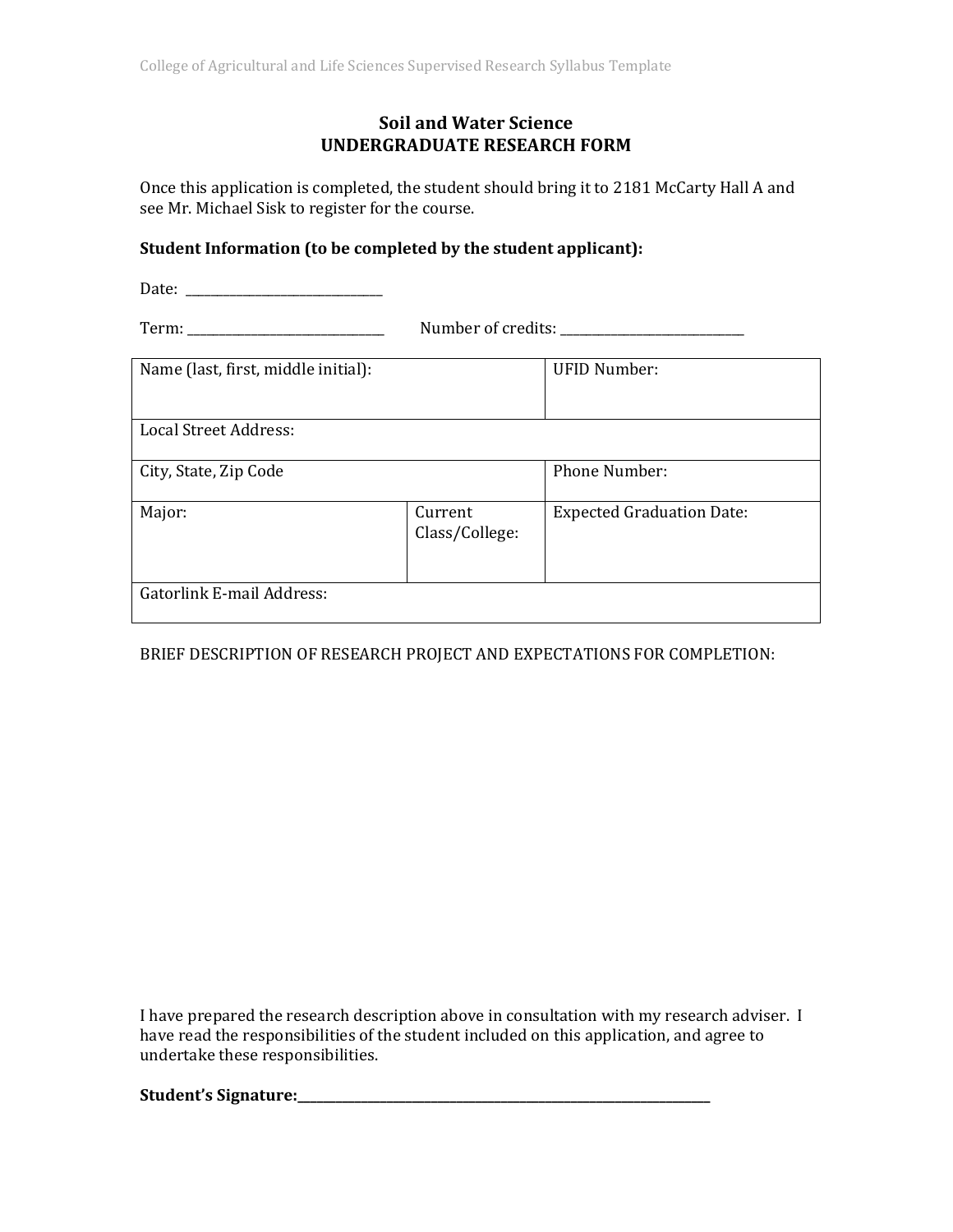#### **Faculty Adviser Information (to be completed by Faculty Adviser):**

| Name:           | College and Department: |
|-----------------|-------------------------|
| E-Mail Address: | Campus P.O. Box:        |

#### **Graduate Student/Post‐Doctoral Mentor (if applicable):**

| Name:           | <b>College and Department:</b> |
|-----------------|--------------------------------|
| E-Mail Address: | Campus P.O. Box:               |
|                 |                                |

Will the student's research involve with an infectious agent or clinical samples?  $Yes$  No

Will the student's research involve methods or procedures requiring specific safety training? \_\_\_Yes \_\_\_No 

If yes to either question, describe specific training that the student will receive prior to performing these activities or training the student has already received.

What are the expectations for the student's attendance in this project (e.g., estimated hours/week in your laboratory, in seminars, group meetings, etc.)?

I approve of the research description submitted by the student applicant. I have read the responsibilities of the research adviser (see next page) and agree to undertake these responsibilities.

### **Faculty Adviser's Signature: \_\_\_\_\_\_\_\_\_\_\_\_\_\_\_\_\_\_\_\_\_\_\_\_\_\_\_\_\_\_\_\_\_\_\_\_\_\_\_\_\_\_\_\_\_\_\_\_\_\_\_\_\_\_\_\_\_\_\_**

I have read the responsibilities of the research adviser (see next page) and agree to undertake these responsibilities.

**Mentor's Signature (if applicable): \_\_\_\_\_\_\_\_\_\_\_\_\_\_\_\_\_\_\_\_\_\_\_\_\_\_\_\_\_\_\_\_\_\_\_\_\_\_\_\_\_\_\_\_\_\_\_\_\_\_\_\_\_\_\_\_\_\_\_**